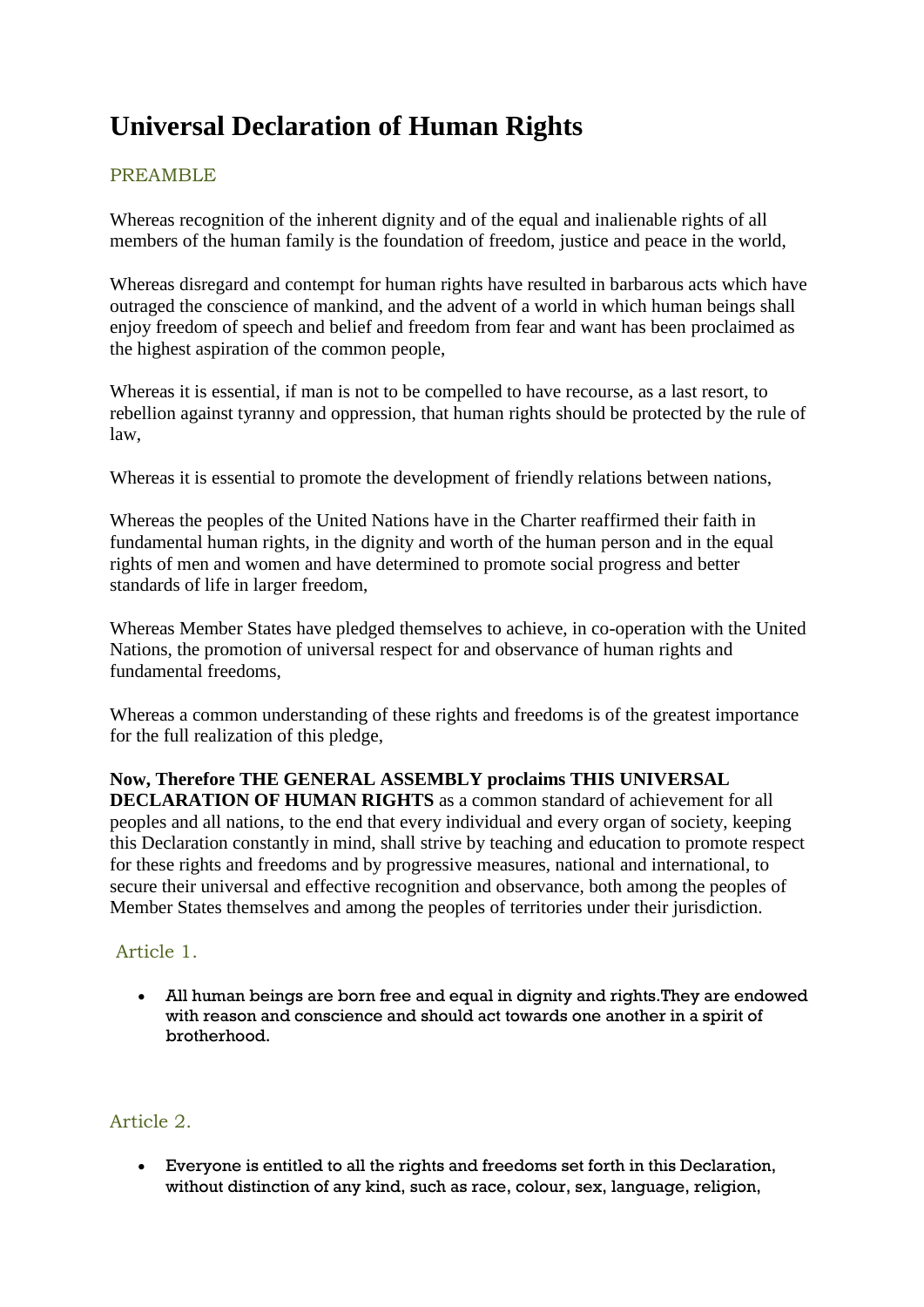political or other opinion, national or social origin, property, birth or other status. Furthermore, no distinction shall be made on the basis of the political, jurisdictional or international status of the country or territory to which a person belongs, whether it be independent, trust, non-self-governing or under any other limitation of sovereignty.

## Article 3.

Everyone has the right to life, liberty and security of person.

#### Article 4.

 No one shall be held in slavery or servitude; slavery and the slave trade shall be prohibited in all their forms.

#### Article 5.

 No one shall be subjected to torture or to cruel, inhuman or degrading treatment or punishment.

#### Article 6.

Everyone has the right to recognition everywhere as a person before the law.

## Article 7.

 All are equal before the law and are entitled without any discrimination to equal protection of the law. All are entitled to equal protection against any discrimination in violation of this Declaration and against any incitement to such discrimination.

#### Article 8.

 Everyone has the right to an effective remedy by the competent national tribunals for acts violating the fundamental rights granted him by the constitution or by law.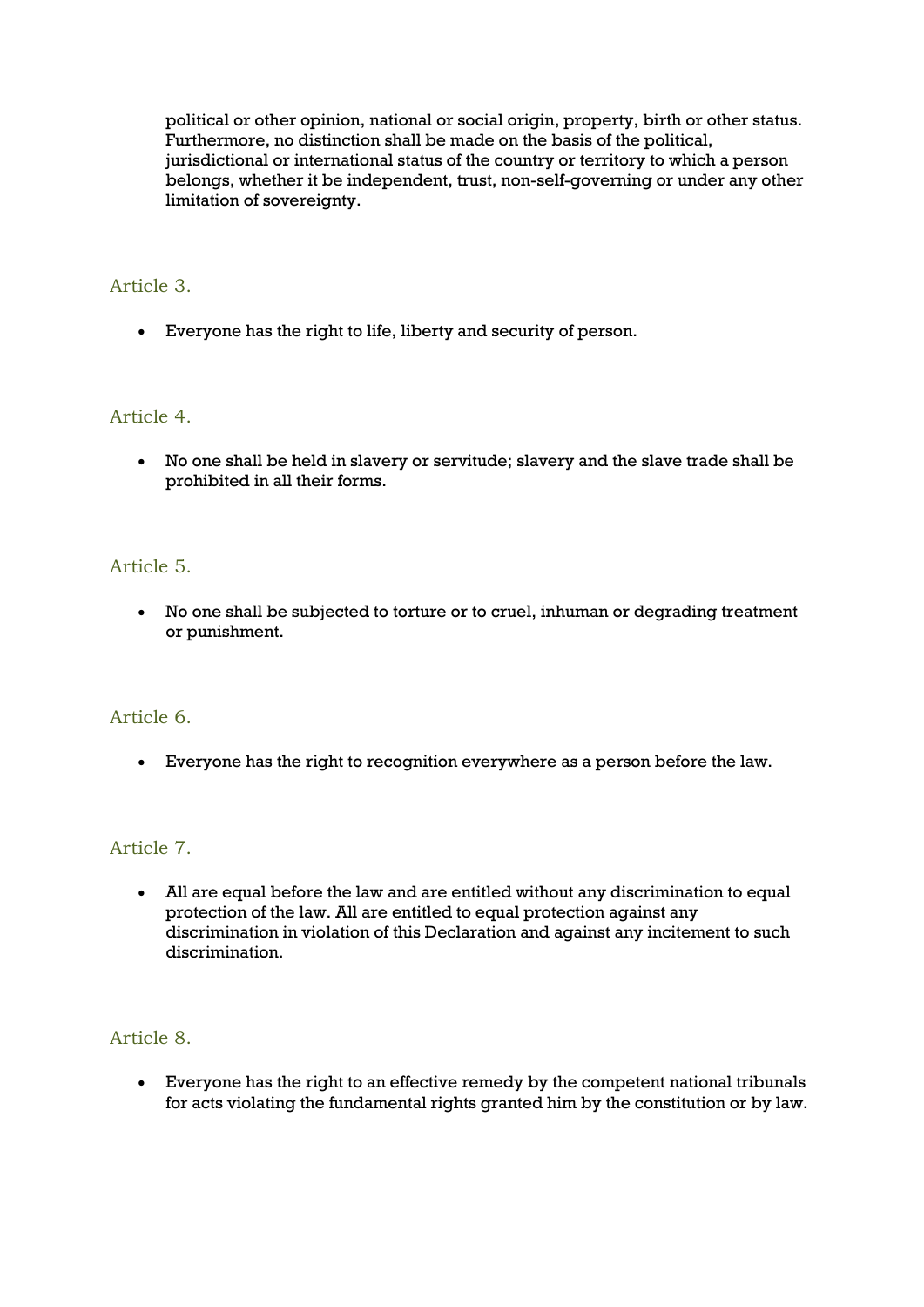#### Article 9.

No one shall be subjected to arbitrary arrest, detention or exile.

#### Article 10.

 Everyone is entitled in full equality to a fair and public hearing by an independent and impartial tribunal, in the determination of his rights and obligations and of any criminal charge against him.

#### Article 11.

- (1) Everyone charged with a penal offence has the right to be presumed innocent until proved guilty according to law in a public trial at which he has had all the guarantees necessary for his defence.
- (2) No one shall be held guilty of any penal offence on account of any act or omission which did not constitute a penal offence, under national or international law, at the time when it was committed. Nor shall a heavier penalty be imposed than the one that was applicable at the time the penal offence was committed.

#### Article 12.

 No one shall be subjected to arbitrary interference with his privacy, family, home or correspondence, nor to attacks upon his honour and reputation. Everyone has the right to the protection of the law against such interference or attacks.

#### Article 13.

- (1) Everyone has the right to freedom of movement and residence within the borders of each state.
- (2) Everyone has the right to leave any country, including his own, and to return to his country.

#### Article 14.

- (1) Everyone has the right to seek and to enjoy in other countries asylum from persecution.
- (2) This right may not be invoked in the case of prosecutions genuinely arising from non-political crimes or from acts contrary to the purposes and principles of the United Nations.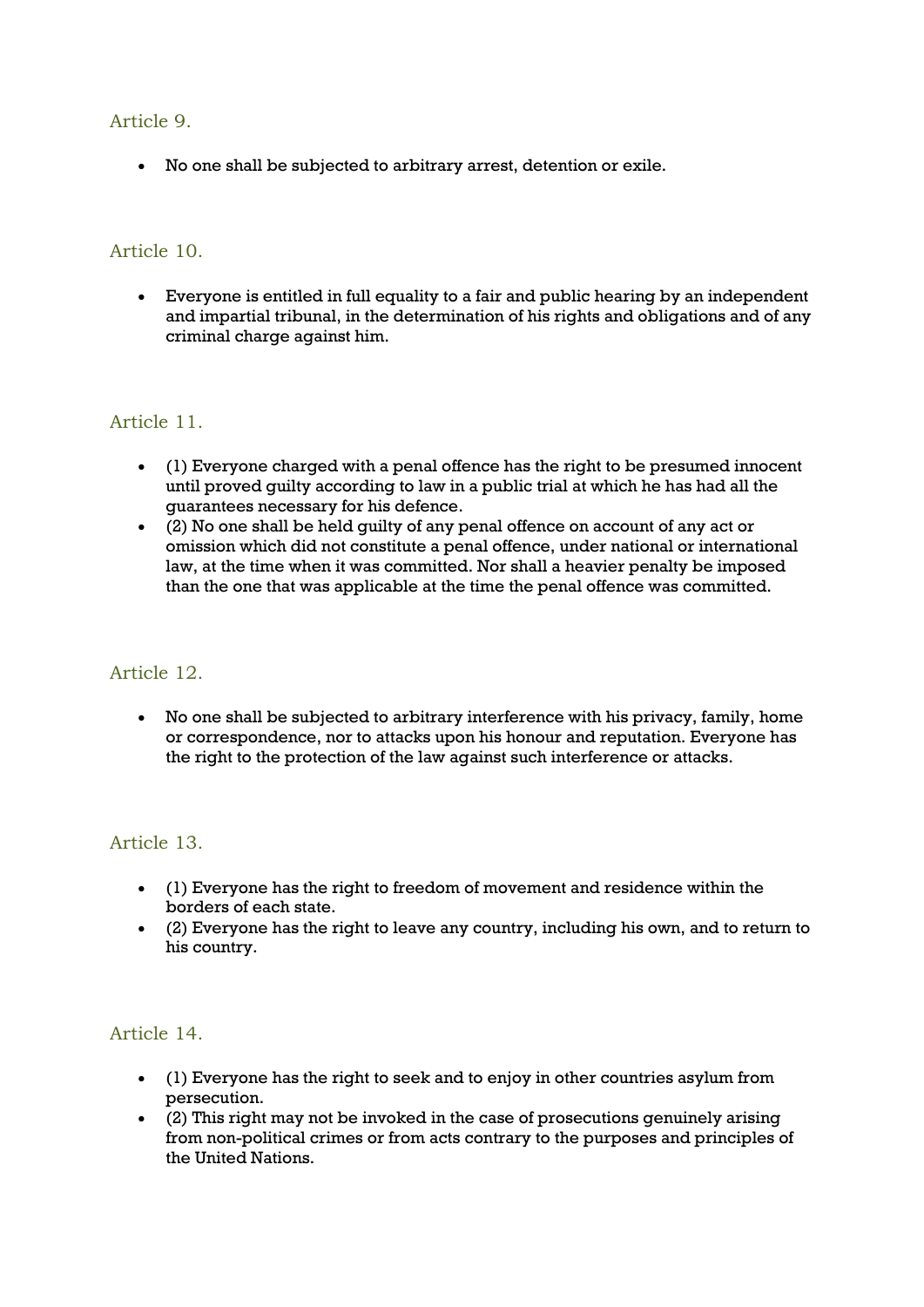## Article 15.

- (1) Everyone has the right to a nationality.
- (2) No one shall be arbitrarily deprived of his nationality nor denied the right to change his nationality.

### Article 16.

- (1) Men and women of full age, without any limitation due to race, nationality or religion, have the right to marry and to found a family. They are entitled to equal rights as to marriage, during marriage and at its dissolution.
- (2) Marriage shall be entered into only with the free and full consent of the intending spouses.
- (3) The family is the natural and fundamental group unit of society and is entitled to protection by society and the State.

# Article 17.

- (1) Everyone has the right to own property alone as well as in association with others.
- (2) No one shall be arbitrarily deprived of his property.

#### Article 18.

 Everyone has the right to freedom of thought, conscience and religion; this right includes freedom to change his religion or belief, and freedom, either alone or in community with others and in public or private, to manifest his religion or belief in teaching, practice, worship and observance.

#### Article 19.

 Everyone has the right to freedom of opinion and expression; this right includes freedom to hold opinions without interference and to seek, receive and impart information and ideas through any media and regardless of frontiers.

#### Article 20.

- (1) Everyone has the right to freedom of peaceful assembly and association.
- (2) No one may be compelled to belong to an association.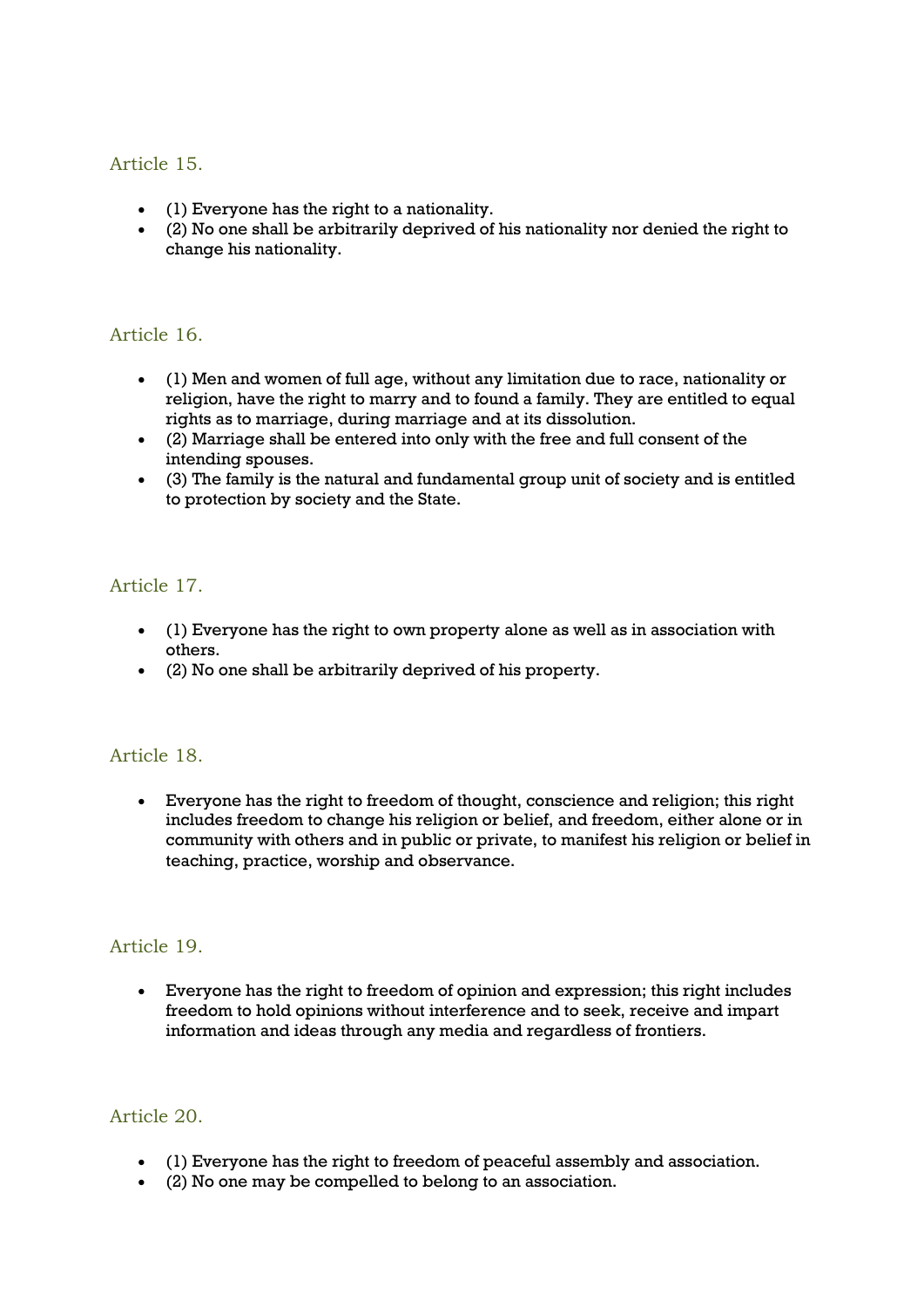# Article 21.

- (1) Everyone has the right to take part in the government of his country, directly or through freely chosen representatives.
- (2) Everyone has the right of equal access to public service in his country.
- $(3)$  The will of the people shall be the basis of the authority of government; this will shall be expressed in periodic and genuine elections which shall be by universal and equal suffrage and shall be held by secret vote or by equivalent free voting procedures.

## Article 22.

 Everyone, as a member of society, has the right to social security and is entitled to realization, through national effort and international co-operation and in accordance with the organization and resources of each State, of the economic, social and cultural rights indispensable for his dignity and the free development of his personality.

## Article 23.

- (1) Everyone has the right to work, to free choice of employment, to just and favourable conditions of work and to protection against unemployment.
- (2) Everyone, without any discrimination, has the right to equal pay for equal work.
- (3) Everyone who works has the right to just and favourable remuneration ensuring for himself and his family an existence worthy of human dignity, and supplemented, if necessary, by other means of social protection.
- $(4)$  Everyone has the right to form and to join trade unions for the protection of his interests.

#### Article 24.

 Everyone has the right to rest and leisure, including reasonable limitation of working hours and periodic holidays with pay.

## Article 25.

 (1) Everyone has the right to a standard of living adequate for the health and wellbeing of himself and of his family, including food, clothing, housing and medical care and necessary social services, and the right to security in the event of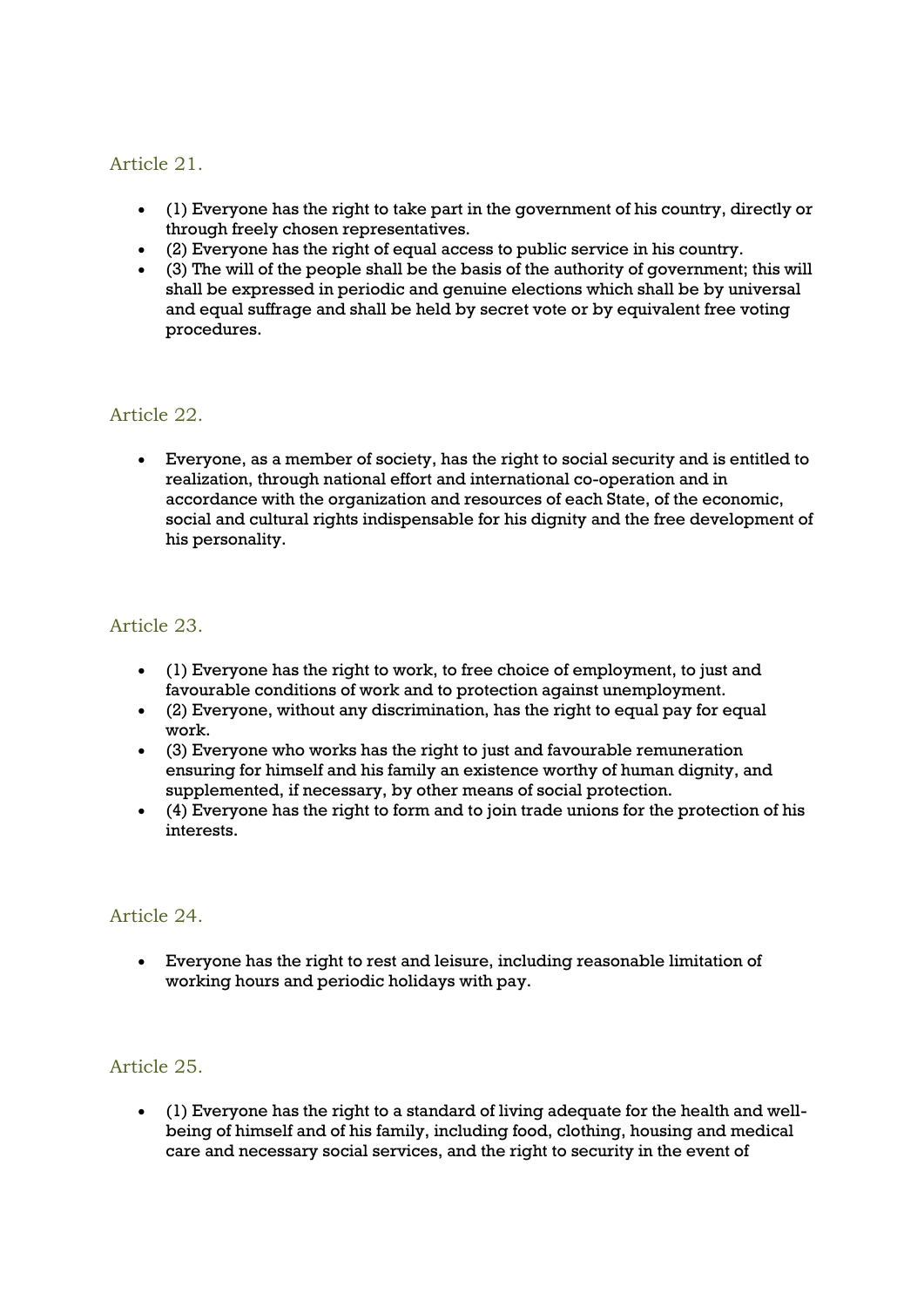unemployment, sickness, disability, widowhood, old age or other lack of livelihood in circumstances beyond his control.

 (2) Motherhood and childhood are entitled to special care and assistance. All children, whether born in or out of wedlock, shall enjoy the same social protection.

## Article 26.

- (1) Everyone has the right to education. Education shall be free, at least in the elementary and fundamental stages. Elementary education shall be compulsory. Technical and professional education shall be made generally available and higher education shall be equally accessible to all on the basis of merit.
- (2) Education shall be directed to the full development of the human personality and to the strengthening of respect for human rights and fundamental freedoms. It shall promote understanding, tolerance and friendship among all nations, racial or religious groups, and shall further the activities of the United Nations for the maintenance of peace.
- (3) Parents have a prior right to choose the kind of education that shall be given to their children.

#### Article 27.

- (1) Everyone has the right freely to participate in the cultural life of the community, to enjoy the arts and to share in scientific advancement and its benefits.
- (2) Everyone has the right to the protection of the moral and material interests resulting from any scientific, literary or artistic production of which he is the author.

#### Article 28.

 Everyone is entitled to a social and international order in which the rights and freedoms set forth in this Declaration can be fully realized.

#### Article 29.

- (1) Everyone has duties to the community in which alone the free and full development of his personality is possible.
- (2) In the exercise of his rights and freedoms, everyone shall be subject only to such limitations as are determined by law solely for the purpose of securing due recognition and respect for the rights and freedoms of others and of meeting the just requirements of morality, public order and the general welfare in a democratic society.